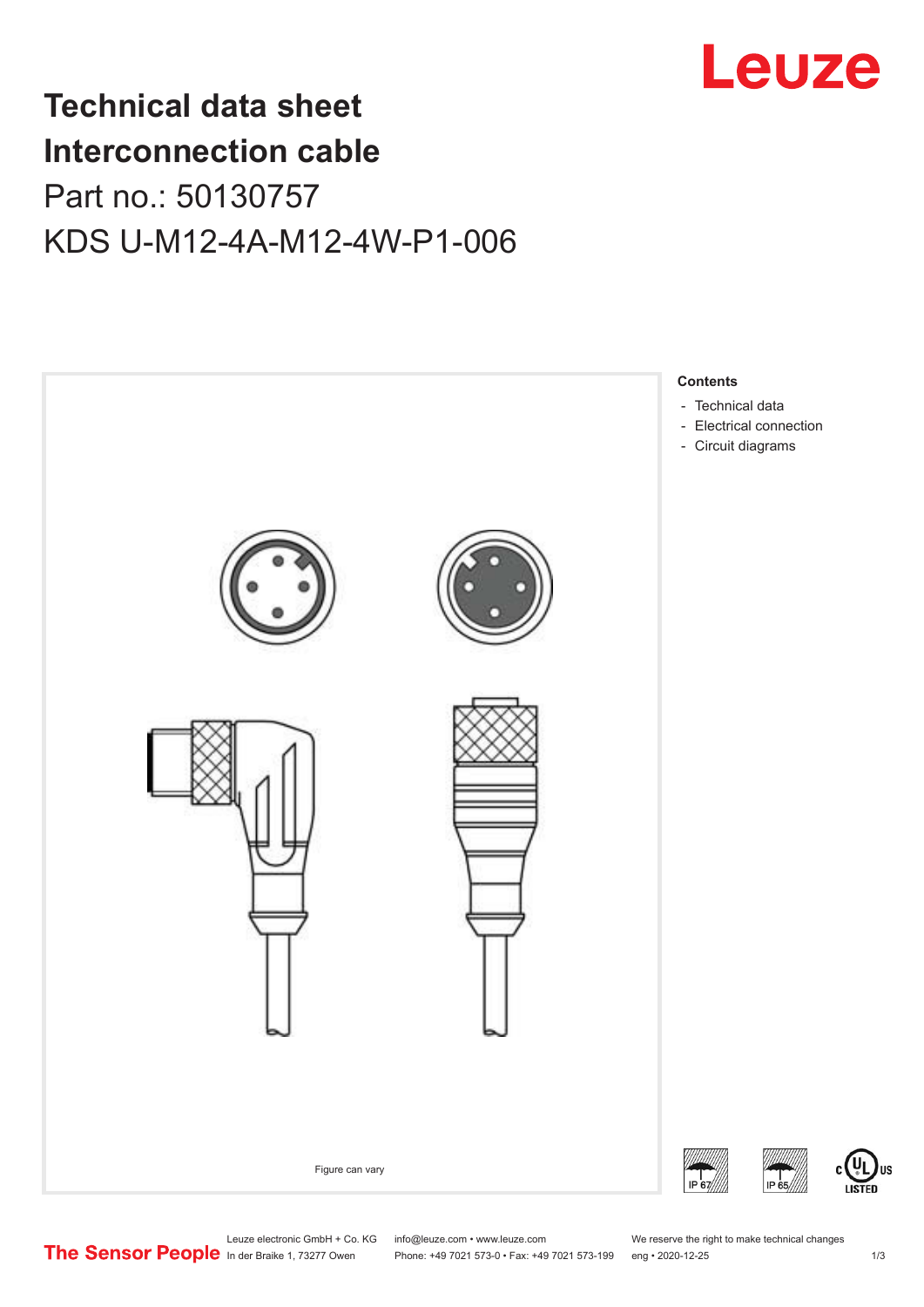### <span id="page-1-0"></span>**Technical data**

#### **Connection**

| <b>Connection 1</b>               |                                                                                                                                                                                                                                |
|-----------------------------------|--------------------------------------------------------------------------------------------------------------------------------------------------------------------------------------------------------------------------------|
| <b>Type of connection</b>         | Connector                                                                                                                                                                                                                      |
| <b>Thread size</b>                | M12                                                                                                                                                                                                                            |
| <b>Type</b>                       | Female                                                                                                                                                                                                                         |
| No. of pins                       | 4-pin                                                                                                                                                                                                                          |
| <b>Encoding</b>                   | A-coded                                                                                                                                                                                                                        |
| Version                           | Axial                                                                                                                                                                                                                          |
|                                   |                                                                                                                                                                                                                                |
| <b>Connection 2</b>               |                                                                                                                                                                                                                                |
| <b>Type of connection</b>         | Connector                                                                                                                                                                                                                      |
| <b>Thread size</b>                | M12                                                                                                                                                                                                                            |
| <b>Type</b>                       | Male                                                                                                                                                                                                                           |
| No. of pins                       | 4-pin                                                                                                                                                                                                                          |
| Encoding                          | A-coded                                                                                                                                                                                                                        |
| Version                           | Angled                                                                                                                                                                                                                         |
|                                   |                                                                                                                                                                                                                                |
| <b>Cable properties</b>           |                                                                                                                                                                                                                                |
| <b>Number of conductors</b>       | 4 Piece(s)                                                                                                                                                                                                                     |
| Wire cross section                | $0.34 \, \text{mm}^2$                                                                                                                                                                                                          |
| <b>AWG</b>                        | 22                                                                                                                                                                                                                             |
| Sheathing color                   | <b>Black</b>                                                                                                                                                                                                                   |
| <b>Shielded</b>                   | No                                                                                                                                                                                                                             |
| Silicone-free                     | Yes                                                                                                                                                                                                                            |
| Cable design                      | Interconnection cable                                                                                                                                                                                                          |
| Cable diameter (external)         | 4.7 mm                                                                                                                                                                                                                         |
| Cable length                      | 600 mm                                                                                                                                                                                                                         |
| <b>Sheathing material</b>         | <b>PUR</b>                                                                                                                                                                                                                     |
| Wire insulation                   | PP                                                                                                                                                                                                                             |
| <b>Traverse rate</b>              | Max. 3.3 m/s with horiz. traverse path of<br>5m and and max, acceleration of 5m/s <sup>2</sup>                                                                                                                                 |
| Suitability for drag chains       | Yes                                                                                                                                                                                                                            |
| Properties of the outer sheathing | Free of CFC, cadmium, silicone, halogen<br>and lead, matt, low-adhesion, abrasion-<br>resistant, easily machine-processable                                                                                                    |
| Resistance of the outer sheathing | Hydrolysis and microbe resistant, good<br>oil, gasoline and chemical resistance in<br>accordance with VDE 0472 part 803 test<br>B, flame retardant in accordance with UL<br>1581 VW1 / CSA FT1 / IEC 60332-1.<br>IEC 60332-2-2 |
| <b>Torsion suitability</b>        | $\pm 180^\circ$ / m (max. 2 mio. cycles with 35<br>cycles / min)                                                                                                                                                               |

### **Mechanical data**

| <b>Width across flats</b>                                       | $13 \text{ mm}$          |
|-----------------------------------------------------------------|--------------------------|
| Net weight                                                      | 48 a                     |
| <b>Bending cycles</b>                                           | 5,000,000 Piece(s)       |
| Bending radius, flexible laying, min.                           | Min. 10 x cable diameter |
| Bending radius, stationary laying, min. Min. 5 x cable diameter |                          |

**Leuze** 

#### **Environmental data**

| Ambient temperature, operation,<br>flexible use   | $-2580 °C$ |
|---------------------------------------------------|------------|
| Ambient temperature, operation,<br>stationary use | $-4080 °C$ |
|                                                   |            |

#### **Certifications**

| Degree of protection  | IP 65   |
|-----------------------|---------|
|                       | IP 67   |
| <b>Certifications</b> | c UL US |

#### **Classification**

| <b>Customs tariff number</b> | 85444290 |
|------------------------------|----------|
| eCl@ss 5.1.4                 | 27279201 |
| eCl@ss 8.0                   | 27279218 |
| eCl@ss 9.0                   | 27060311 |
| eCl@ss 10.0                  | 27060311 |
| eCl@ss 11.0                  | 27060311 |
| <b>ETIM 5.0</b>              | EC001855 |
| <b>ETIM 6.0</b>              | EC001855 |
| <b>ETIM 7.0</b>              | EC001855 |

### **Electrical connection**

### **Connection 1**

| Type of connection | Connector       |
|--------------------|-----------------|
| <b>Thread size</b> | M <sub>12</sub> |
| Type               | Female          |
| No. of pins        | $4 - pin$       |
| Encoding           | A-coded         |
| Version            | Axial           |